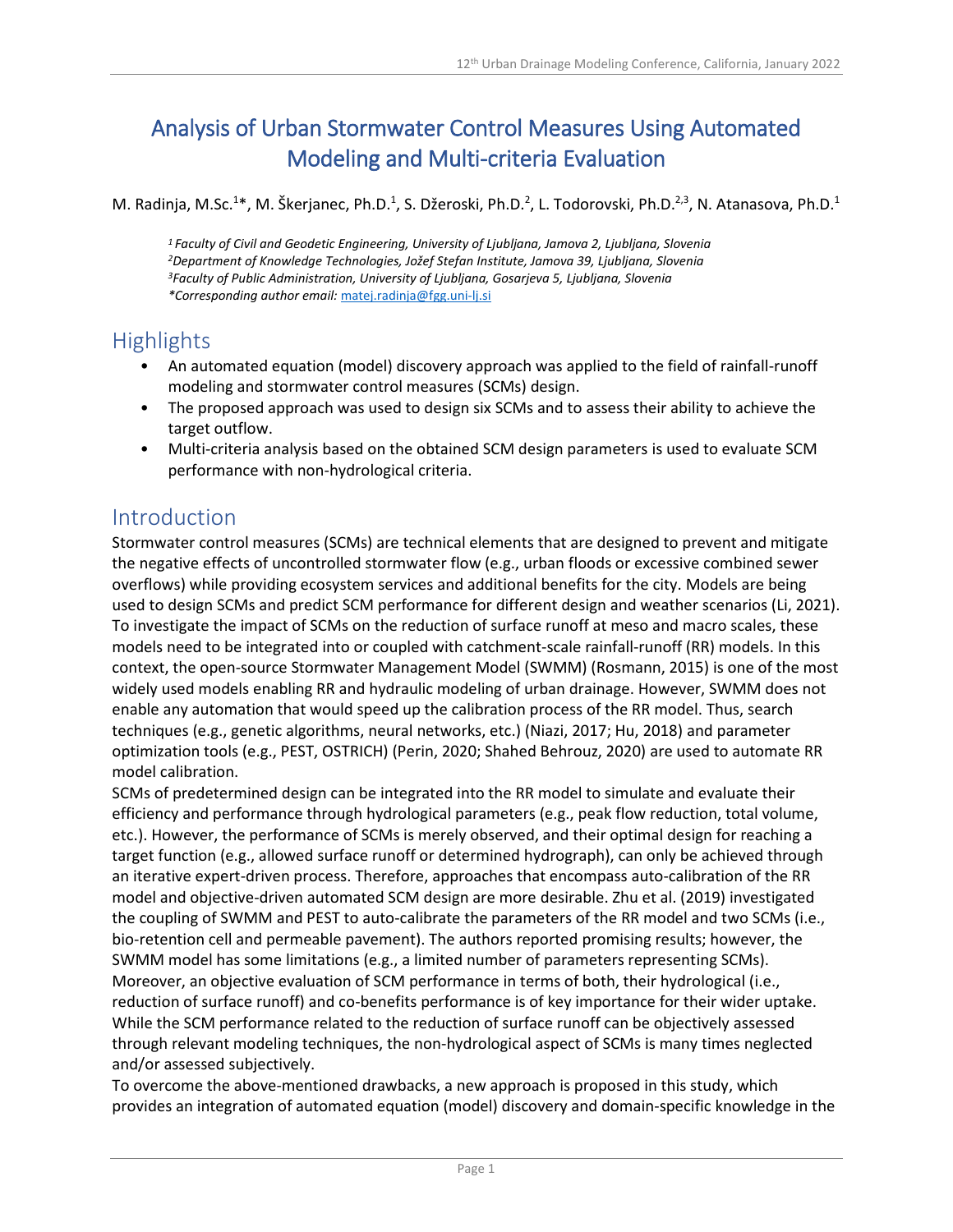fields of RR and SCM modeling, together with multi-criteria analysis (MCA). More specifically, the goals of this study are: to develop a library of components for modeling RR and SCMs, compliant with the equation discovery tool ProBMoT (Process-Based Modeling Tool); to apply the proposed approach to find the optimal RR model for an urban sub-catchment in the city of Ljubljana, Slovenia, which fits best the pipe flow measurements; to find an optimal design of SCMs that would fit best the target catchment outflow; and to evaluate the co-benefits of the obtained SCM scenarios using MCA.

### Methodology

#### **Automated modeling**

The proposed automated modeling approach is based on the Process-Based Modeling Tool (ProBMoT), developed by Čerepnalkoski et al. (2012). ProBMoT allows for the integration of domain knowledge, formalized as template components for the construction of process-based models, into the procedure of equation discovery from measured data. It automatically identifies both the structure and parameter values of an appropriate process-based model, given: a) a knowledge library (i.e., a mathematical formulation of the selected domain) in the form of model components, b) a conceptual model of the observed system, and c) measurements. Candidate model structures are generated from the knowledge library and a user-specified conceptual model of the observed system. The candidate models are transformed into equations, calibrated against provided data, and ranked according to their errors. To use ProBMoT within the presented case study of RR modeling and SCM design, the following steps were taken:

A.1) RR and SCM models were encoded in a modeling library.

A.2) Conceptual models of the case study and six SCM scenarios (i.e., bio-retention cell (BRC), rain garden (RG), green roof (GR), infiltration trench (IT), detention pond (DP), and the storage tank (ST)) were elaborated.

A.3) ProBMoT was used to discover the optimal model structure and parameters among viable RR models, following the conceptual model of the case study and flow measurements.

B.1) The RR model with the best performance was used to simulate catchment outflow for rainfall events with a duration of 1h and return periods of 5, 10, 25, and 50 years.

B.2) Three design events (i.e., data sets) that represent target catchment outflows were defined. The target outflows resulting from the precipitation with a return period of 10, 25, or 50 years were set to match the outflow typical for a 5-year return period event.

C.1) ProBMoT was used for the optimization of SCM parameters (i.e., to design the SCMs to achieve the desired outflow reduction) based on the conceptual model of each SCM scenario and the defined target outflows.

C.2) To determine the best SCM design, the conceptual models of SCMs were iteratively changed, based on the preliminary SCM design results.

#### **Multi-criteria analysis**

An evaluation system based on multi-criteria analysis (MCA) that will enable the assessment of SCMs with non-hydrological criteria (e.g., capital expenditure (CAPEX), operating expenses (OPEX), biodiversity …) is being developed. It will be based on the SCM design parameters. Namely, for non-hydrological criteria, a set of ranges will be defined and related to the obtained SCM design parameter values.

### Preliminary results

Given the conceptual model and the modeling knowledge library, ProBMoT explored nine alternative RR models. The difference between the alternative models was in the mathematical formulation used for the calculation of infiltration (i.e., the SCS CN method, the Variable UK runoff equation, and the UK